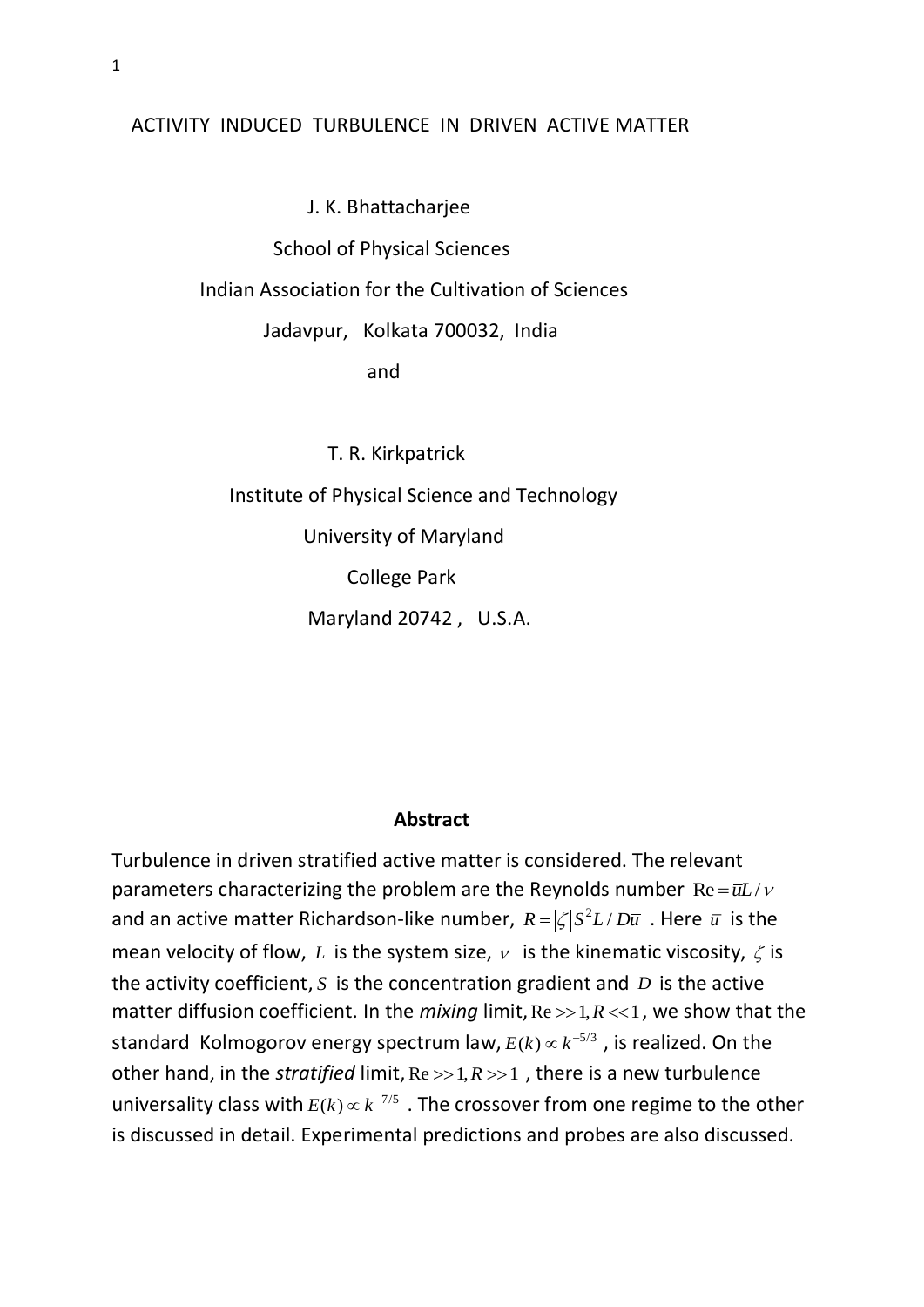Over the last couple of decades a new variety of hydrodynamic instabilities and turbulence has been extensively studied [1-5] in the context of "active matter" hydrodynamics (e.g. bacteria swimming in a fluid). The earliest such studies involved "active nematics" [6-8] where a transition from a quiescent state to a spontaneously flowing state was predicted by Simha and Ramaswamy [9] and observed by Voituriez et al [10 ]. A large number of interesting results have also been obtained on turbulence in living fluids (e.g. Wensink et al [11]). The special feature of active matter hydrodynamics is that, because of its own energy source, active matter can introduce large additional stress terms in the Navier Stokes equation. The usual stress term for the velocity  $(\vec{u})$  dynamics of an incompressible fluid is  $T_{\alpha\beta} = -p\delta_{\alpha\beta} + \eta(u_{\alpha,\beta} + u_{\beta,\alpha})$  where 'p' is the pressure,  $u_{\alpha,\beta} = \partial_{\beta} u_{\alpha}$  and  $\eta$  is the shear viscosity. The additional contribution to  $T_{\alpha\beta}$  because of the active matter can take different forms depending on what is being studied. A particular form [12] of this extra term is reminiscent of the model 'H' among the different universality classes of dynamic critical phenomena [ 3-16 ]. The form of the contribution in the lowest non-trivial order allowed by symmetry considerations is a non-linear Burnett term [17-18] and can be written as

$$
\Sigma_{\alpha\beta} = -\zeta \left( \partial_{\alpha} \phi \partial_{\beta} \phi - \frac{\delta_{\alpha\beta}}{3} (\nabla \phi)^2 \right)
$$
 (1)

where  $\phi(\vec{r},t)$  is the concentration of the active matter and  $\zeta$  is a constant which can be termed the activity coefficient. It should be noted that unlike inactive matter, the activity coefficient in dimensionless units need not be small. The dynamics of the system in the presence of statistical forcing for both velocity and concentration fields at large distance scales can be described by

$$
\partial_t u_{\alpha} + u_{\beta} \partial_{\beta} u_{\alpha} = -\partial_{\alpha} p + v \nabla^2 u_{\alpha} + \partial_{\beta} \Sigma_{\alpha \beta} + f_{\alpha} \tag{2a}
$$

$$
\partial_t \phi + u_\alpha \partial_\alpha \phi = D \nabla^2 \phi + g \tag{2b}
$$

The incompressibility condition is given by  $\partial_{\alpha} u_{\alpha} = 0$  . The statistical forces  $\vec{f}(\vec{r},t)$ and  $g(\vec{r},t)$  are Gaussian noise terms specified by zero mean and non-zero two point correlation function as in the pioneering work of De Dominicis and Martin [19] and followed up extensively by Yakhot and Orszag [20-21] and by Smith and Reynolds [22]. We focus on this particular model as it allows for the existence of an inertial range of wave numbers which do not contribute to the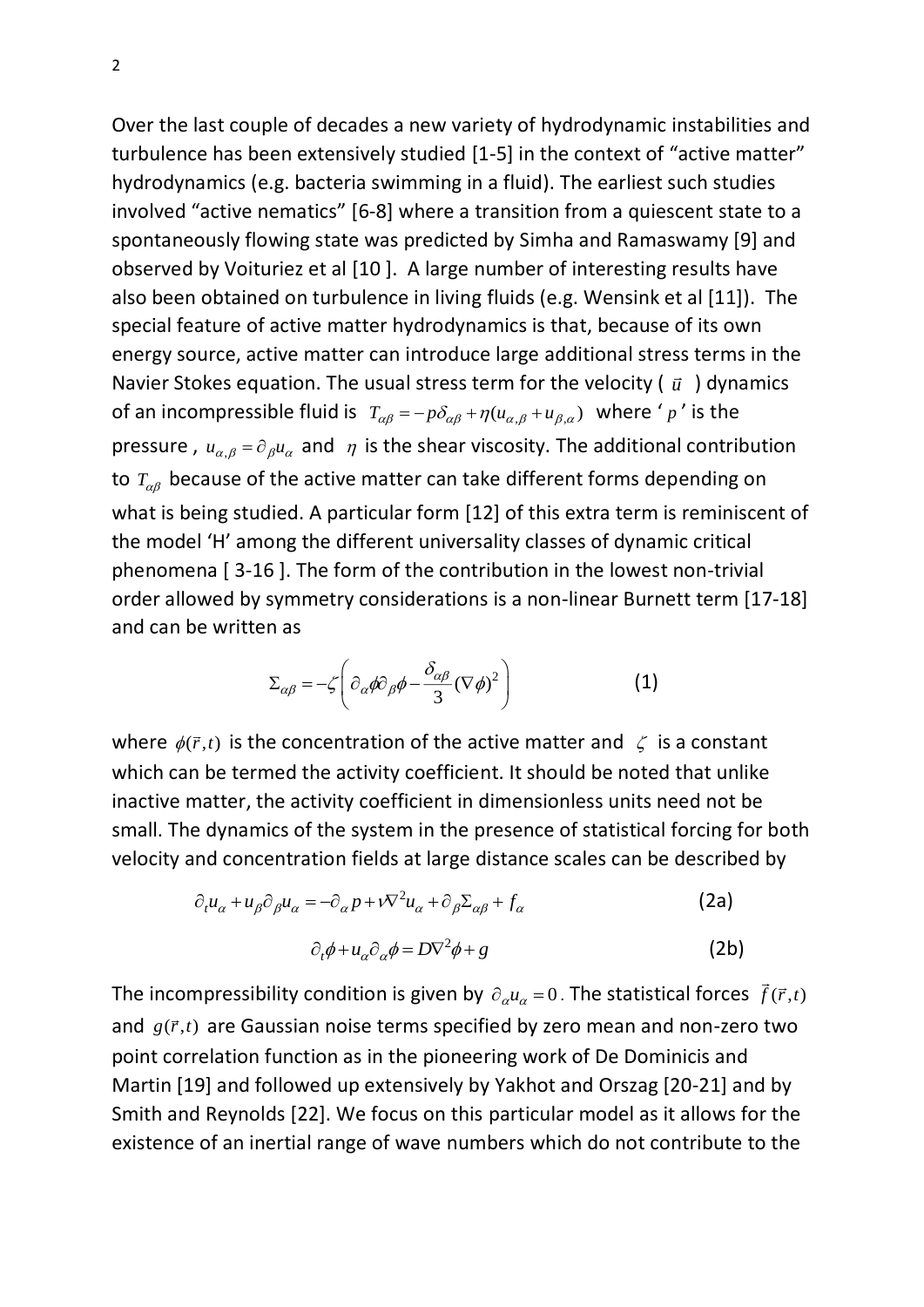total energy input or dissipation as opposed to the active nematics [23] or systems with more complicated couplings in the fluid flow dynamics [24,25].

A driven version of the above model was introduced in Ref [26] where a fixed concentration gradient of the active matter was maintained across two parallel surfaces separated by a distance L . It was shown that for negative values of  $\zeta$  , an instability sets in when the dimensionless quantity  $N = |\zeta|S^2L^2/Dv$  , which we will call the active matter Nusselt number, exceeds a critical value  $N_c = 4\pi^2$ . This instability is analogous to the convective instability in a fluid heated from below. It was shown by Das et al [27] that if the active matter Nusselt number is increased beyond  $N_c$ , then a cascade of period doubling bifurcations occur culminating in a chaotic state for  $N \approx 50 N_c$ .

In this work we show that a new universality class for turbulence can be induced in this system by tuning the active matter Nusselt number to values such that the parameter  $R = N / Re = |\zeta| S^2 L / D \overline{u}$  becomes much larger than unity. The quantity Reis the usual Reynolds number defined by  $\text{Re} = \bar{u}L/v$ where  $\bar{u}$  is mean flow velocity and  $\nu$  is the kinematic viscosity. Conventional Kolmogorov turbulence occurs for  $Re \gg 1, R \ll 1$ . In this work we concentrate on the new regime characterized by  $R \gg 1$  i.e.  $N \gg Re$  and find that

i)For R>>1, the Kolmogorov 5/3 law changes to a 7/5 law for the energy spectrum, i.e.  $E(k) \propto k^{-7/5}$  in the inertial range of wave-numbers, setting up a new universality class of turbulence. This result is obtained in two ways : first via a scaling argument and then from the dynamical equations themselves .

ii) For a given value of R, the new spectrum is seen for wave-numbers  $k \ll k_1$ and the Kolmogorov spectrum for  $k \gg k_2$ . The wave number  $k_1$  is proportional to  $({\zeta}S^2/\sigma)^{5/4}$  and the wave-number  $k_2$  is proportional to  $({\zeta}S^2/\sigma)^{3/2}$ . Clearly for very large values of  $\zeta S^2/\sigma$  the spectrum is almost entirely the 7/5 variety, and for  $\zeta S^2/\sigma \ll 1$ , the spectrum is almost entirely Kolmogorov like. This result is obtained from the dynamical equations.

 It is interesting to note a special feature of this driven active model-H by contrasting it with the convective fluid system where a fluid layer is subjected to an adverse temperature gradient. For the latter case. using a three mode model ( a three dimensional dynamical system for the convecting fluid layer), Lorenz [28 ] found that as the gradient reaches a critical value the dynamics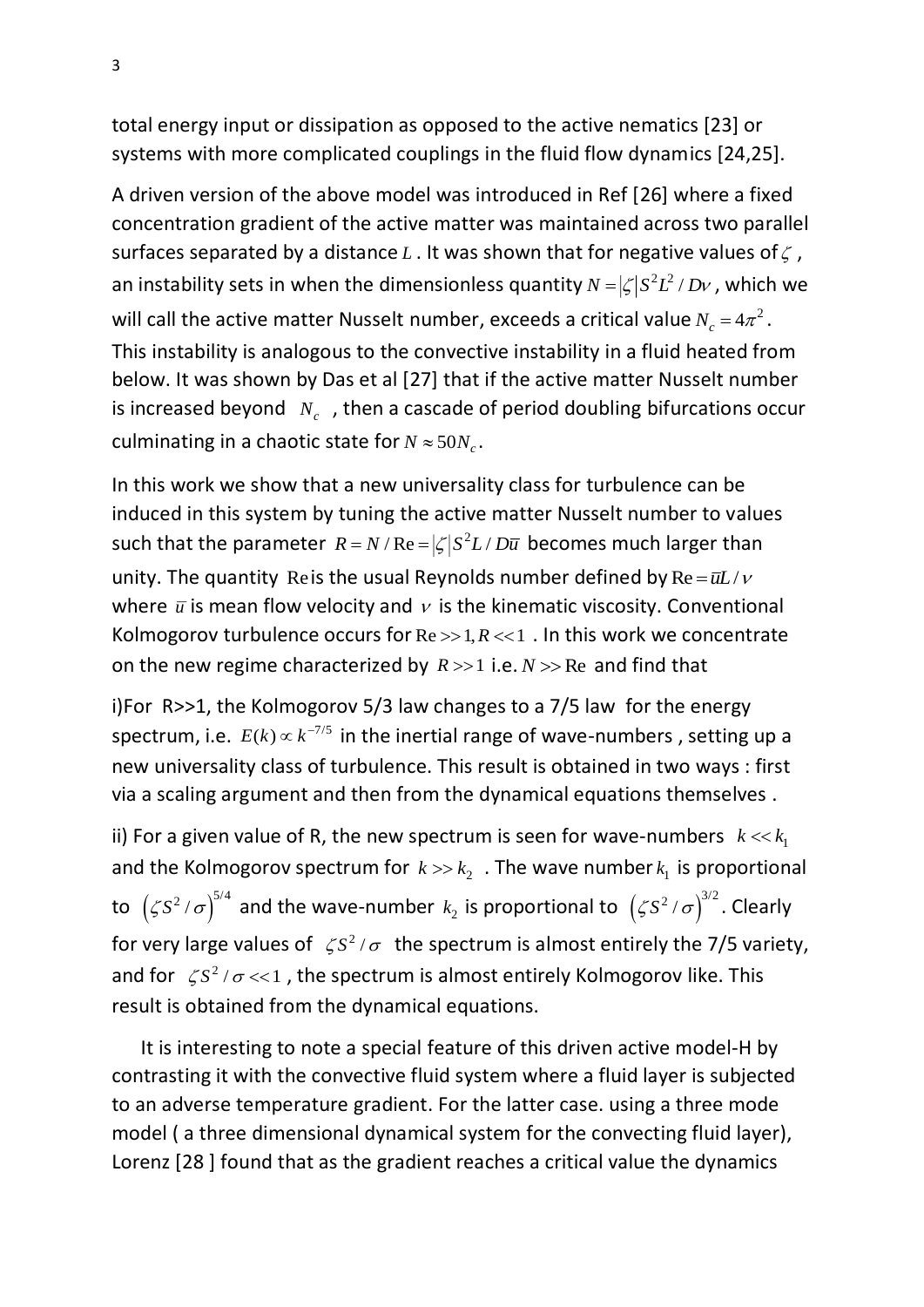becomes extremely sensitive to initial conditions ( chaotic dynamics ). In real experiments however the dynamics evolves from stationary- in- time states to time periodic states ( Hopf bifurcation ) followed by more complicated time dependences before making a transition to a chaotic state. The subsequent discovery of dynamical systems showing period-doubling [29], intermittency [30], inherent instability [31] of more than two incommensurate frequency states had a very strong impact on hydrodynamic turbulence. These chaotic systems exhibited a complicated time dependence with the Fourier spectrum showing a continuous distribution of frequencies [32] but the spatial dynamics was ordered and characterized by only a few length scales and therefore not turbulent which requires a very large or infinite number of length scales.

 Turbulence had long been a difficult problem to handle as it involved not only the complicated time dependence characteristic of chaotic systems but also involved an infinite number of length scales from the smallest (scale of viscous dissipation) to the largest (scale over which energy was supplied to the system e.g. the length L introduced above). It has always been a challenge to find a physical system which, by changing a few parameters, can be taken from a zero velocity NESS state to a non-trivial steady state followed by a passage to chaos through a sequence of instabilities modelled by an appropriate lowdimensional dynamical system and then to a fully turbulent state by a further manipulation of the parameters.

To the best of our knowledge the driven active model H is the first example where one can study the passage to chaos (increase the value of  $N$  at a low Reynolds number ) and then study the passage to turbulence by either increasing the Reynolds number way beyond the Nusselt number or by increasing the Nusselt number way beyond the Reynolds number.

A turbulent state [33-35] in a homogeneous isotropic fluid is generally observed at very high values of the Reynolds number Re . In steady state turbulence, the simplest and one of the most well- known results is the 5/3 law of Kolmogorov [36-37]. The steady state means that the amount of energy  $(\varepsilon)$ introduced in unit time at large length scales is dissipated in unit time at the short viscous scales. In the intermediate length scales (smaller than the typical system size and larger than the viscous boundary layer thickness) the inducted energy cascades from the large length scales to small length scales at a constant rate  $\varepsilon$  independent of the scale. This defines the inertial range. The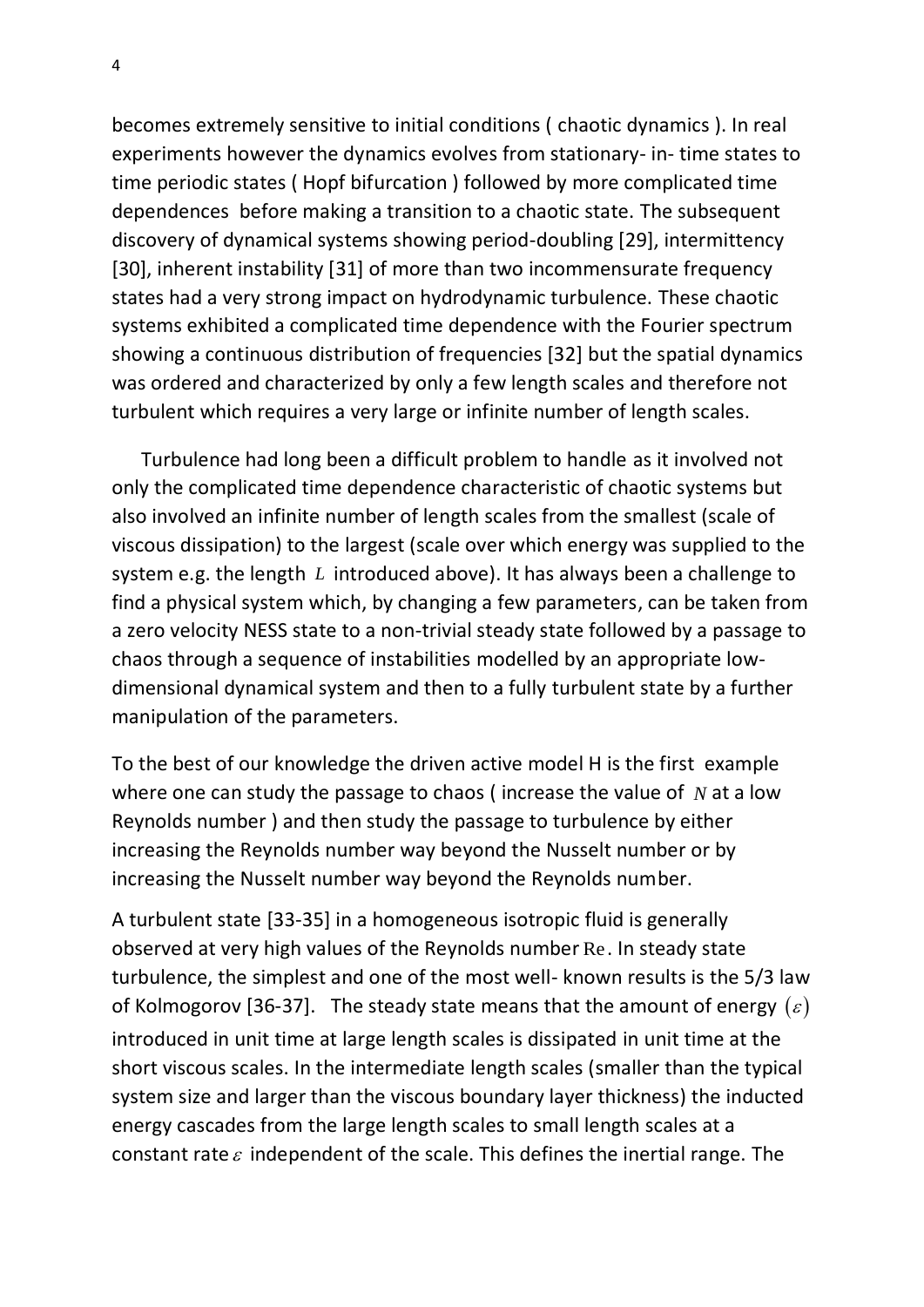total kinetic energy per unit mass of the system defines the energy spectrum  $E(k)$  by the relation

$$
E = \frac{1}{2V} \int d^3r \langle u_\alpha(\vec{r}) u_\alpha(\vec{r}) \rangle = \int \frac{d^3k}{2(2\pi)^3} \langle u_\alpha(\vec{k}) u_\alpha(-\vec{k}) \rangle = \int E(k)dk \tag{3}
$$

The assumption made by Kolmogorov was that the energy spectrum  $E(k)$  is determined by  $\varepsilon$  and  $k$ . A dimensional analysis leads to  $E(k) \propto k^{-5/3}$  - the 5/3 law [36]. For the case of the stratified fluid when anisotropy is still not too big, the 5/3 changes to 11/5 as first predicted by Bolgiano [38 ] and Obukhov [39 ].

For the active stratified fluid, we begin by rewriting Eqs (2a) and (2c) in terms of variables which are centred around the non-equilibrium steady state ( NESS ) characterized by  $\vec{u} = 0$ , constant pressure and a concentration distribution  $\phi_0(\vec{r})$  which is written as  $\phi_0(\vec{r}) = \phi_{00} + Sz$ , where  $\phi_{00}$  is a constant. We use the variable  $\psi(\vec{r},t) = \phi(\vec{r},t) - \phi_0(\vec{r})$  and introduce the curl-free vector field  $\vec{B} = \vec{\nabla}\psi$ . Our interest being in the inertial range where the distance scale is always much larger than the viscous scale, the  $\vec{B}$  field can be considered small (small means small compared to S and hence in what follows the *B* field that will be written is actually  $B/S$  and we can linearize in it to arrive at the system (we write the fields in wave-number space to facilitate calculations later)

$$
\partial_t u_\alpha(k) + M_{\alpha\beta\gamma}(k) \int \frac{d^3 p}{(2\pi)^3} u_\beta(p) u_\gamma(k-p) = -iS^2 \zeta \Big[ \delta_{\alpha 3} k_\beta B_\beta(k) - k_3 B_\alpha(k) \Big] - \eta k^2 u_\alpha(k) + f_\alpha(k)
$$
\n(4a)

$$
\partial_t B_{\alpha} + ik_{\alpha} \int \frac{d^3 p}{(2\pi)^3} u_{\beta}(p) B_{\beta}(k-p) = -Dk^2 B_{\alpha}(k) + iS^2 u_3 k_{\alpha} + ik_{\alpha} g(k)
$$
 (4b)

The coefficient  $M_{\alpha\beta\gamma}(k)$  of the nonlinear term in the velocity dynamics is  $i\left[k_{\beta}P_{\alpha\gamma}(k)+k_{\gamma}P_{\alpha\beta}(k)\right]/2$  and the incompressibility condition is  $k_{\alpha}u_{\alpha}(k)=0$ . The conserved quantity in the inviscid, unforced limit (  $\eta = D = \vec{f} = g = 0$  ) is seen to be the total energy per unit mass of the active fluid

$$
E = \int \frac{d^3 p}{2(2\pi)^3} \Big[ u_\alpha(p) u_\alpha(-p) + \zeta S^2 B_\alpha(p) B_\alpha(-p) \Big] \tag{5}
$$

The difference from the Kolmogorov situation of Eq (3) is that the energy,in addition to the usual kinetic energy term, has a term which we label as the potential energy. It is the total energy given above which is dissipated at large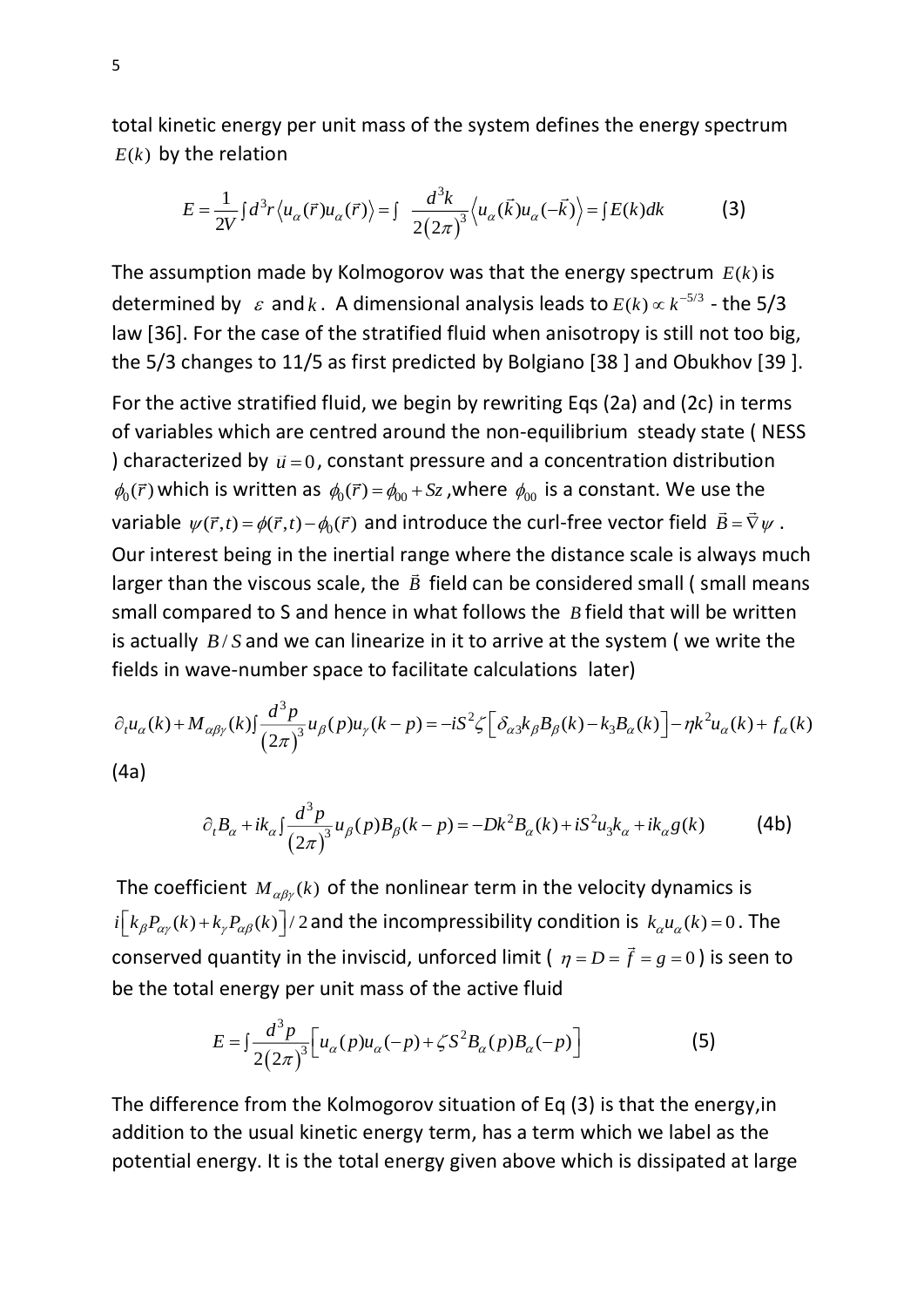values of the wave-vector by the viscosity  $\eta$  and the concentration diffusion *<sup>D</sup>* . To keep the total energy constant in the presence of the dissipative terms we add the small (in wave-vector) scale noise terms  $\vec{f}(k,t)$  and  $g(k,t)$ . The rate of energy flow across a given wave-number in the inertial range is given by

$$
\varepsilon(k) = \int_0^k \frac{d^3 p}{(2\pi)^3} \Big[ \dot{u}_\alpha(p) u_\alpha(-p) + \zeta S^2 \dot{B}_\alpha(p) B_\alpha(-p) \Big] + c.c.
$$
 (6)

In the above  $cc$  stands for the complex conjugate. When  $\zeta S^2 \ll 1$ , the second term is negligible and the energy spectrum  $E(k)$  is the Kolmogorov variety. Our primary interest is in the limit  $\zeta S^2 \gg 1$ . In this case we have the interesting situation where the energy spectrum, which is by definition the kinetic energy, is dominated by the flux of the potential energy. Hence the Kolmogorov scaling argument must be redone.

To do this we need to find the scaling dimension of the  $B-$ field. It is simplest to do so by considering Eq. (4a) in real space and looking at the linear terms where the acceleration is driven by the gradient of the  $B$ -field. The scaling dimension is the dimension that leaves the real space version unchanged when the length scale changes by a factor  $\alpha$  i.e. when we consider the transformation  $l \rightarrow \alpha l$ . If time scales under this transformation as  $\alpha^z$ , then the acceleration scales as  $\alpha^{1-2z}$  and hence B as  $\alpha^{2-2z}$  . The quantity  $\varepsilon(k)$ consequently scales  $\alpha^{4-5z}$ . For the flux to be  $k-$  independent we need  $z=4/5$ . The energy spectrum  $E(k)$  has the dimension  $L^3/T^2$  and thus scales as  $l^{3-2z}$ which is  $k^{2z-3}$ . Using  $z = 4/5$ , we have the spectrum  $E(k) \propto k^{-7/5}$  for  $\zeta >> 1$ . Denoting the  $B$ -field flux by  $\varepsilon_B$ , we have the kinetic energy spectrum given by

$$
E(k) = K^{\prime} \varepsilon_B^{2/5} k^{-7/5}
$$
 (7)

In Eq (7) above the universal numerical constant K' is the analogue of the Kolmogorov constant for the usual turbulence. Note that if  $S = 0$ , the same sort of arguments lead to the Kolmogorov result  $E(k) \propto k^{-5/3}$ .

Next we show that the dynamics specified by Eqs (4a)-(4b) is consistent with the conclusion above. This can be seen by working directly in the approximation  $\zeta S^2 >> 1$ , where the nonlinearity in Eq (4a) is overwhelmed by the  $\zeta$  -containing term and thus

$$
u_{\alpha}(k,t) = -i\zeta S^2 (\delta_{\alpha 3} k_{\beta} - \delta_{\alpha \beta} k_3) \int_0^t dt' G_u(k,t-t')B_{\beta}(k,t')\text{ ,where } G_u(k,t) \text{ is the dressed}
$$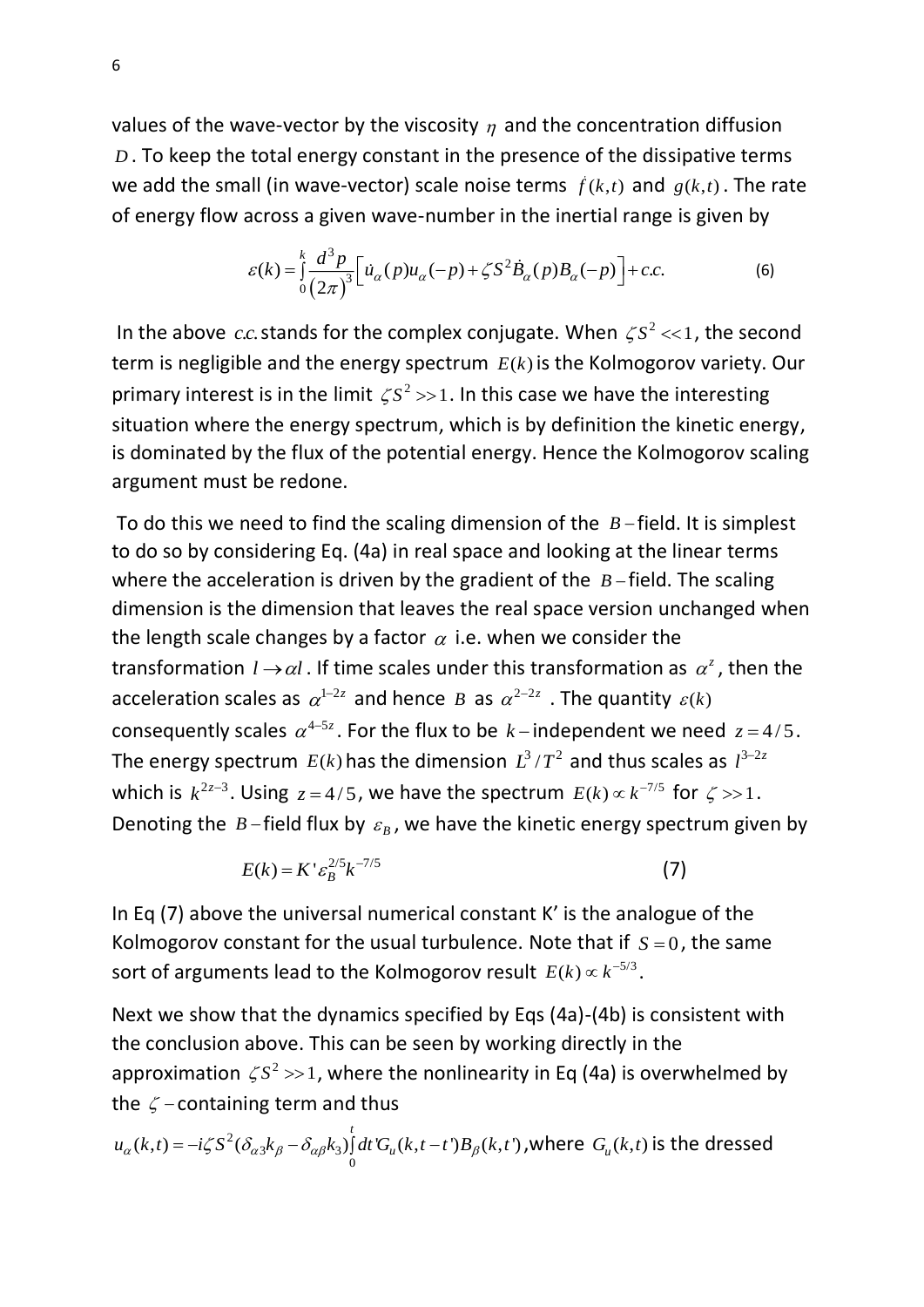propagator for the velocity field. To obtain the dynamics of  $B_{\alpha}(k,t)$ , we write the solution of Eq.(4b) as

$$
B_{\alpha}(k,t) = i \int_{0}^{t} dt' G_{\beta}(k,t-t') \int \frac{d^{3}p}{(2\pi)^{3}} k_{\alpha} u_{\beta}(p,t') B_{\beta}(k-p,t')
$$
 (8)

The dressed propagator  $G_B(k,t)$  is written in wave-number frequency space by the usual Dyson equation  $G_B^{-1}(k, \omega) = G_0^{-1}(k, \omega) + \Sigma_B(k, \omega)$  with the dressed oneloop self –energy given by

energy given by  
\n
$$
\sum_{B}(k,\omega) = k^2 \iint \frac{d\omega}{2\pi} \frac{d^3 p}{(2\pi)^3} G_B(p,\omega') C_u(k-p,\omega-\omega')
$$
\n(9)

In the above equation,  $C_u(k, \omega)$  is the velocity correlation function. We now match the scaling dimensions of either side. The inverse of the Greens function and the self-energy scale as the frequency and hence behave as  $k^z$ . The equal time  $B$ -field correlation function  $\int d\omega C_B(k,\omega)$  is taken to scale as  $k^{-n}$ . The relation between the velocity and the  $B$ -field shown above gives the scaling dimension of  $\int d\omega C_u(k,\omega)$  as  $k^{-n+2-2z}$ . The matching of scaling properties of the two sides of Eq. (9) yields  $4z = 7 - n$ .

We need the energy transfer rate  $\varepsilon(k)$  of Eq. (6) at the lowest dressed order of perturbation theory in the  $\zeta >> 1$  limit. We drop the first term on the right hand side of Eq (6) and use the nonlinear term of Eq (4c) to obtain

$$
\varepsilon(k) = -2i\zeta \left\langle \int_0^k \frac{d^3p}{(2\pi)^3} p_\alpha \int \frac{d^3q}{(2\pi)^3} B_\alpha(-p,t) B_\beta(p-q,t) u_\beta(q,t) \right\rangle
$$
 (10)

where the angular bracket stands for the average over the random forcing term in Eq (4b). Because of the dynamics involved in the term  $B_\beta(p-q,t)$  of Eq (10) above, we write from Eq (4b)

above, we write from Eq (4b)  
\n
$$
B_{\beta}(p-q,t) = i \int_{0}^{t} dt \, G_{\beta}(p-q,t-t') \int \frac{d^{3}l}{(2\pi)^{3}} (p-q)_{\beta} u_{\gamma}(l,t') B_{\gamma}(p-q-l,t')
$$
\n(11)

We substitute for  $B_\beta(p-q,t)$  in Eq (10) from Eq.(11) and use the connection between  $u_\alpha$  and  $B_\beta$  given above Eq (8) to arrive at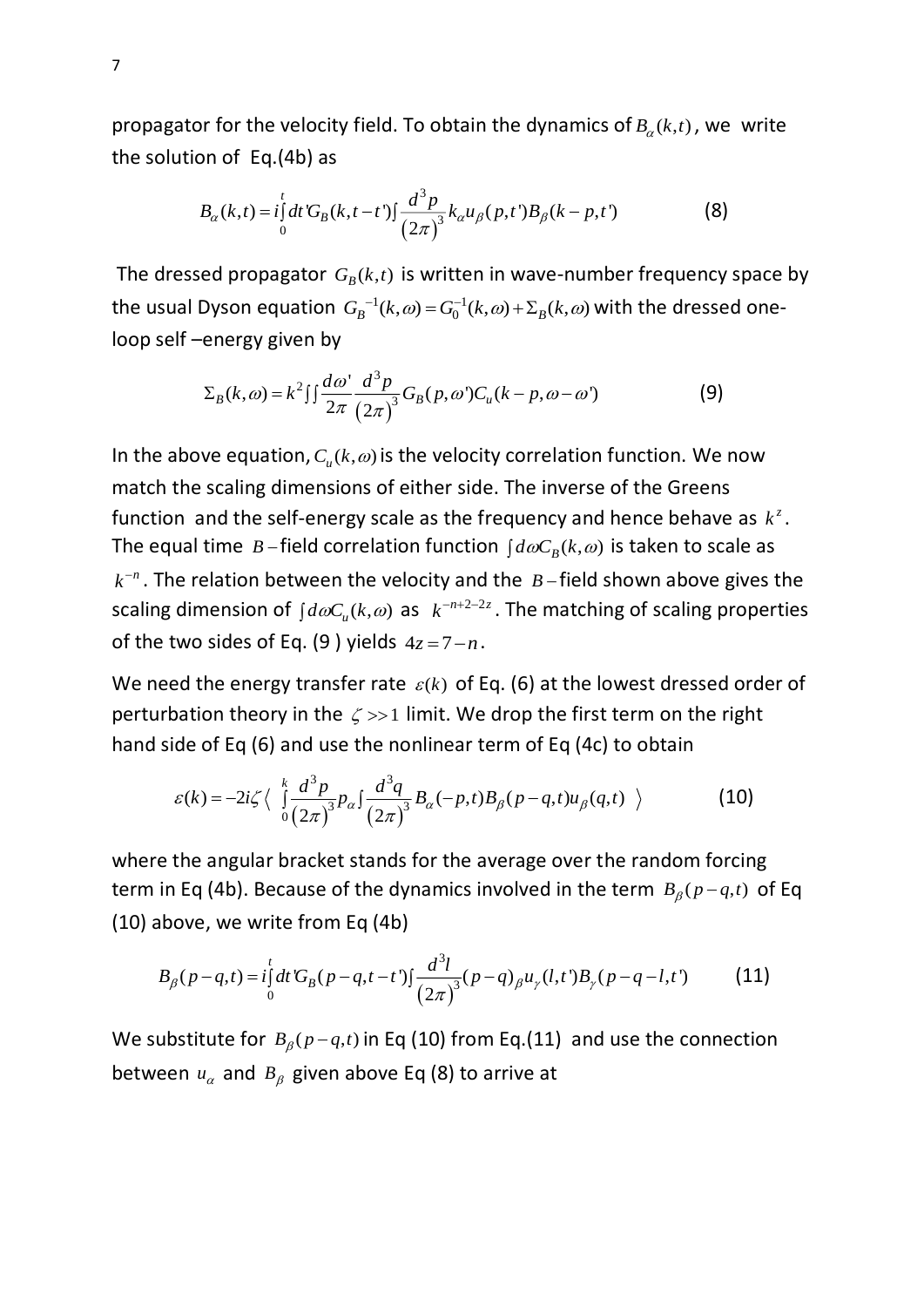$$
\varepsilon(k) = \int_{0}^{k} \frac{d^{3}p}{(2\pi)^{3}} \int_{0}^{t} dt' \int \frac{d^{3}q}{(2\pi)^{3}} \int \frac{d^{3}l}{(2\pi)^{3}} p_{\alpha}(p-q)_{\beta} G_{\beta}(p-q,t-t') \langle B_{\alpha}(-p,t)B_{\gamma}(p-q-l,t') \rangle \langle u_{\beta}(q,t)u_{\gamma}(l,t') \rangle
$$
\n(12)

Using the relation between the velocity field and  $B$ -field, and the Kolmogorov condition of  $\varepsilon(k)$  being independent of k leads to  $3z+2n=10$ . Combining with the other relation between the two exponents found from the self energy consistency leads to  $z = 4/5$ ,  $n = 19/5$ . The relation between the velocity and the B-field now gives  $E(k)$  with  $E(k) \propto k^{-7/5}$  once again. In terms of the wavenumber and energy flux, we have the new scaling regime where the energy spectrum follows a 7/5 law.

Having established that for  $S^2 \zeta >> 1$ , the turbulent kinetic energy spectrum follows a new scaling law with the dynamical equations, we now ask the question of how the crossover from Kolmogorov variety to this new variety of turbulence occurs as the control parameter  $N$  is varied. We begin by recalling the Heisenberg [40,41 ] theory of turbulence and the extension of it by Chandrasekhar [ 42 ] to account for the crossover from the Kolmogorov regime to the viscosity dominated regime. Heisenberg began by noting that the energy transfer due to viscosity from small to large wave-numbers across a given wave-number  $k$  in Eq (4a) is given by  $(2\pi)$  $\bigg\{\begin{array}{ccc} 3 & k & 2 \\ 2 & 2 & k \end{array}\bigg\}$  $\int_{0}^{1} (2\pi)^{3} \sqrt{\alpha} \sqrt{P/\alpha} \sqrt{P}$  $(p)u_{\alpha}(-p)\rangle = -\eta \left( dp p^2 E(p) \right)$ 2  $\eta \int_{0}^{k} \frac{d^{3} p}{\sqrt{m^{3}}} \langle u_{\alpha}(p) u_{\alpha}(-p) \rangle = -\eta \int_{0}^{k} dp p^{2} E(p)$  $\pi$  $-\eta \int \frac{d^2 p}{\sqrt{1-\lambda^2}} \langle u_{\alpha}(p) u_{\alpha}(-p) \rangle = -\eta \int dp p^2 E(p)$ . In analogy with this he decided to write the transfer caused by the non-linear

term in Eq (4a) as a non-local effective viscosity term given by 
$$
-\eta_{\text{eff}}(k)\int_0^k dp p^2 E(p)
$$

Since the transfer occurs to all scales larger than *k* , Heisenberg used dimensional arguments to write the  $\eta_{\text{eff}}$  (eddy viscosity) in terms of  $E(p)$  and

$$
p \text{ as } \eta_{\text{eff}}(k) = \int_{k}^{\infty} \frac{dp}{p} \sqrt{\frac{E(p)}{p}}.
$$

In our case in addition to the viscous dissipation there is an additional term from the concentration diffusion. The total dissipation for us is

$$
\int \frac{d^3 p}{(2\pi)^3} \Big[ \eta \langle u_\alpha(p) u_\alpha(-p) \rangle + D\zeta S^2 \langle B_\alpha(p) B_\alpha(-p) \rangle \Big].
$$
 The first term of the dissipation is

automatically  $-\eta$   $E(p)dp$  and is treated as above. We write the second term in the dissipation in terms of a  $D_{\text{eff}}$  analogous to the  $\eta_{\text{eff}}$  above and express the  $B$ -field correlation function in terms of  $E(p)$  and  $p$  by a dimensional analysis.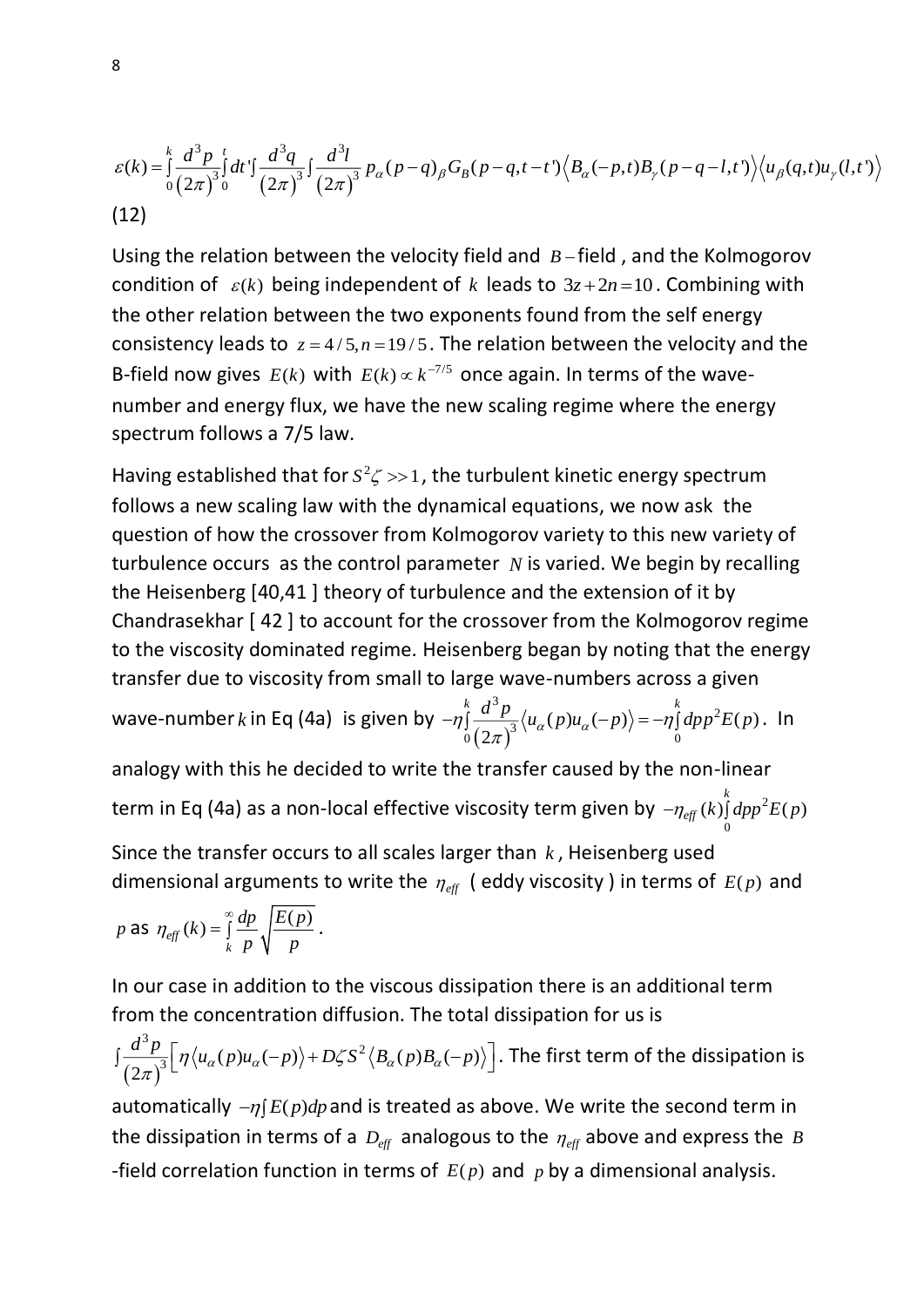This makes its contribution of the form  $v_{\text{eff}} \frac{\zeta S^2}{2} \int p^3 E^2(p) dp$  $\frac{\partial}{\partial \sigma} \int p^3 E^2(p) dp$  where  $\sigma = v_{\text{eff}} / D_{\text{eff}}$  is the turbulent Prandtl number and is assumed to be a simple number. Absorbing all numerical factors of  $O(1)$  in  $v_{\text{eff}}$  and  $\sigma$ , we write the energy flux in the inertial range as

$$
\varepsilon(k) = \eta_{eff}(k) \left[ \int_{0}^{k} E(p) p^2 dp + \frac{\zeta S^2}{\sigma} \int_{0}^{k} E^2(p) p^3 dp \right] = \eta_{eff}(k) y(k) \tag{13}
$$

In terms of a function  $g(k)$  is defined by the relation

$$
g(k) = k \frac{dy}{dk} = E(k)k^{2} + \zeta S^{2} E^{2}(k)k^{3} / \sigma, \text{ we get}
$$

$$
\frac{2\zeta}{\sigma} kE(k) = \sqrt{1 + 4 \frac{g(k)}{k} \frac{\zeta S^{2}}{\sigma}} - 1
$$
(14)

Substituting for  $\eta_{\text{eff}}(k)$  in Eq (14) from Eq (13) and imposing the scale independent energy flux condition i.e.  $\varepsilon(k)$  is independent of  $k$  gives

$$
\int_{k}^{\infty} \sqrt{\frac{E(p)}{p^3}} dp = \frac{y(k)}{k^2 g(k)} \left( \sqrt{1 + \frac{4\zeta S^2}{\sigma} \frac{g(k)}{k^2}} - 1 \right)^{1/2}
$$
(15)

The most relevant information about the crossover can be extracted from Eq.(15) itself. The vital point about the crossover is that it is not determined by  $\zeta S^2/\sigma$  alone, but by the quantity  $\zeta = \zeta S^2 g(k)/\sigma k^2$ , showing that along with  $\zeta/\sigma$ , the wave-number plays a very important role in the crossover. For  $\xi << 1$ , the energy spectrum is Kolmogorov, while for  $\xi \gg 1$  it is the new variety  $E(k) \propto k^{-7/5}$  established in Eq.( 7 ).

It is easier to use the variable  $y(p)$  instead of p in Eq. (15). Doing this on the l.h.s and using the limit  $R_i \rightarrow 0$  ( $\xi << 1$ ) on the right, we get after taking a derivative with respect to  $y(k)$ , the flow equation

$$
\frac{dg}{dy} - 4\frac{g}{y} + 4 = 0\tag{16}
$$

The solution is the Kolmogorov spectrum in the inertial range [ 42]. Since the above equation corresponds to a solution  $g(k) \propto k^{4/3}$ , the condition  $\xi \ll 1$  holds for wave-numbers *k* which are larger than  $k_2 \propto (\zeta S^2/\sigma)^{3/2}$ .

The limit  $\xi \gg 1$ , on the other hand, leads to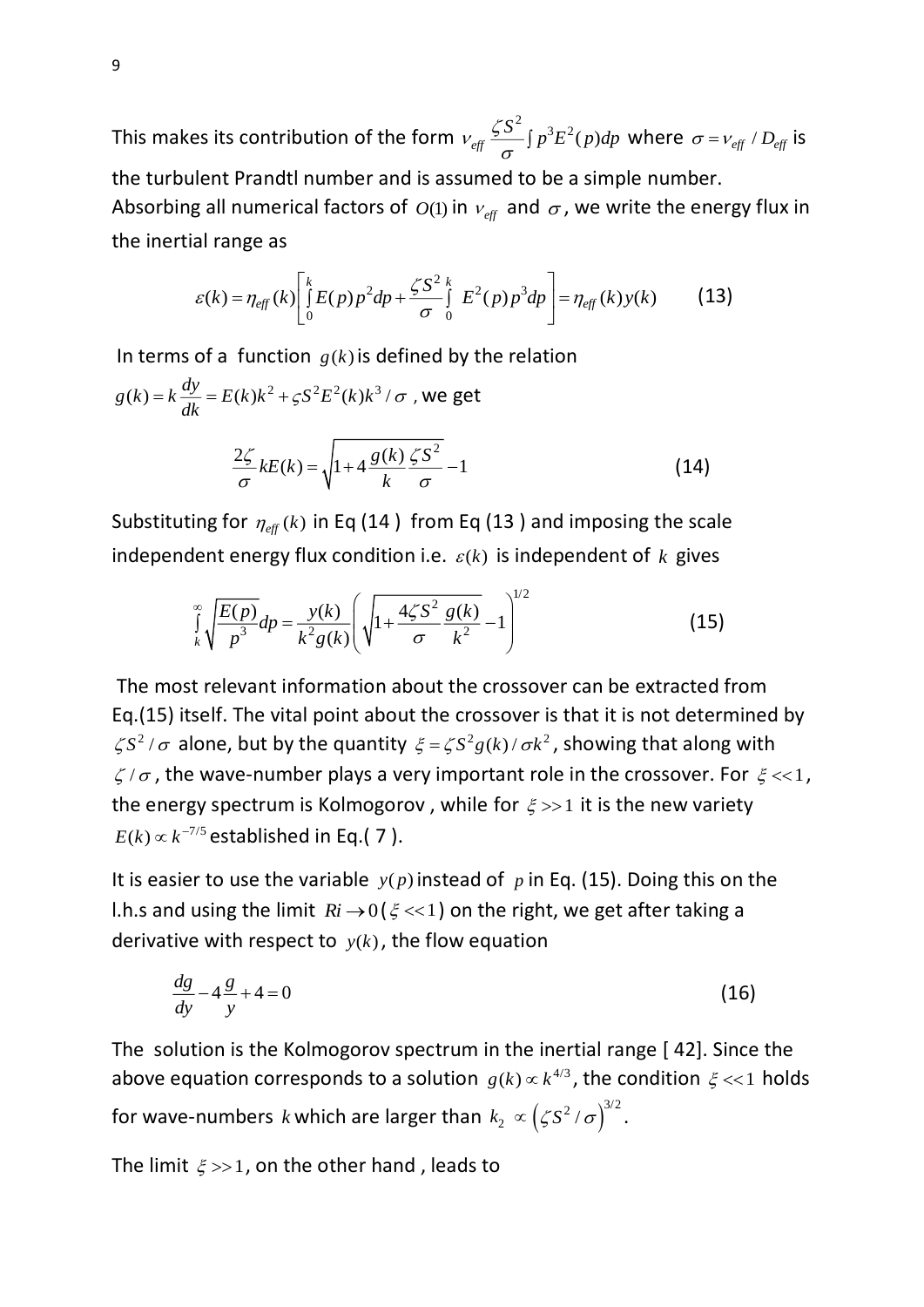$$
\frac{dg}{dy} - \frac{8g}{3} = -2\tag{17}
$$

Since  $\frac{dy}{y} = \frac{g}{y}$  $\frac{dy}{dk} = \frac{g}{k}$  implies  $\ln k = \int \frac{dy}{g}$ *g*  $=\int_{0}^{\infty}$ , we can integrate the above equation to obtain  $\left(1+\beta k^2\right)^{8}$ 6/5  $(2)^{8/5}$  $(k) = \frac{6}{100}$ 511  $g(k) = \frac{6k}{k}$ *k*  $=\frac{1}{5(1+1)}$ where  $\beta$  is a constant of integration. Our concern being with the inertial range, the wave-number  $k$  can be considered smaller than the scale  $\beta^{-1/2}$  (dissipative scale for the concentration fluctuations) and we have  $g(k) \propto k^{6/5}$ . From Eq.(15), this yields  $E(k) \propto k^{-7/5}$  for  $\zeta S^2 / \sigma >> 1$ . More accurately, we need  $\frac{\zeta S^2}{2}$  $\frac{S^2}{s^2} \frac{g(k)}{k^2} >> 1$ *k*  $\zeta$  $\sigma$  $>> 1$  which requires  $k << k_1$  where  $k_1 \propto \left(\zeta S^2/\sigma\right)^{5/4}$  $k_1 \propto (\zeta S^2/\sigma)^{5/4}$ . Clearly for  $\zeta S^2/\sigma > 1$ , we have  $k_2 > k_1$ . Hence, the final picture that emerges is that for wave-numbers  $k < k_1$ , the spectrum is purely of the  $k^{-7/5}$  variety and for  $k > k_2$  it is of the Kolmogorov variety. The region between  $k_1$  and  $k_2$ 

corresponds to the crossover from one scaling to another.

We conclude by pointing out that if measurements are done in real space then the relevant quantity is the two point correlation function

$$
S_2(r) = \left\langle \left( u(x+r) - u(x) \right)^2 \right\rangle = 4 \int_0^\infty E(k) \left[ 1 - \frac{\sin kr}{kr} \right] dk \quad .
$$

The scaling behaviour of the energy spectrum leads to the conclusion that at short length scales the correlation function  $S_2(r)$  will behave as  $r^{2/3}$  ( Kolmogorov), while at larger length scales the scaling relation will be 2/5  $S_2(r)$   $\propto$   $r^{2/5}$  . In the case of buoyancy driven turbulence the Kolmogorov regime is obtained at large length scales and the short scales lead to the Bolgiano-Obukhov scaling of  $r^{6/5}$ . This crossover was found numerically and experimentally by Kunnen etal [43]. For this case of driven active matter turbulence we predict that the Kolmogorov behaviour will be seen at short spatial scales and a  $r^{2/5}$  behaviour at large length scales.

We end by pointing out that the recent experimental advances in the technique for generating linear concentration gradient of chemo-attractants in a channel [44-46] makes it possible to test our predictions. It is possible that the early experiments would find it easier to probe the correlations of the Bfield rather than the velocity field. To this end, we point out that a simple extension of the scaling arguments leads to the "potential energy" spectrum  $E_B(k)$  defined by  $\int E_B(k)dk = V^{-1} \int d^3r \langle B_\alpha B_\alpha \rangle$  shows that  $E_B(k) \propto k^{-7/5}$  if the kinetic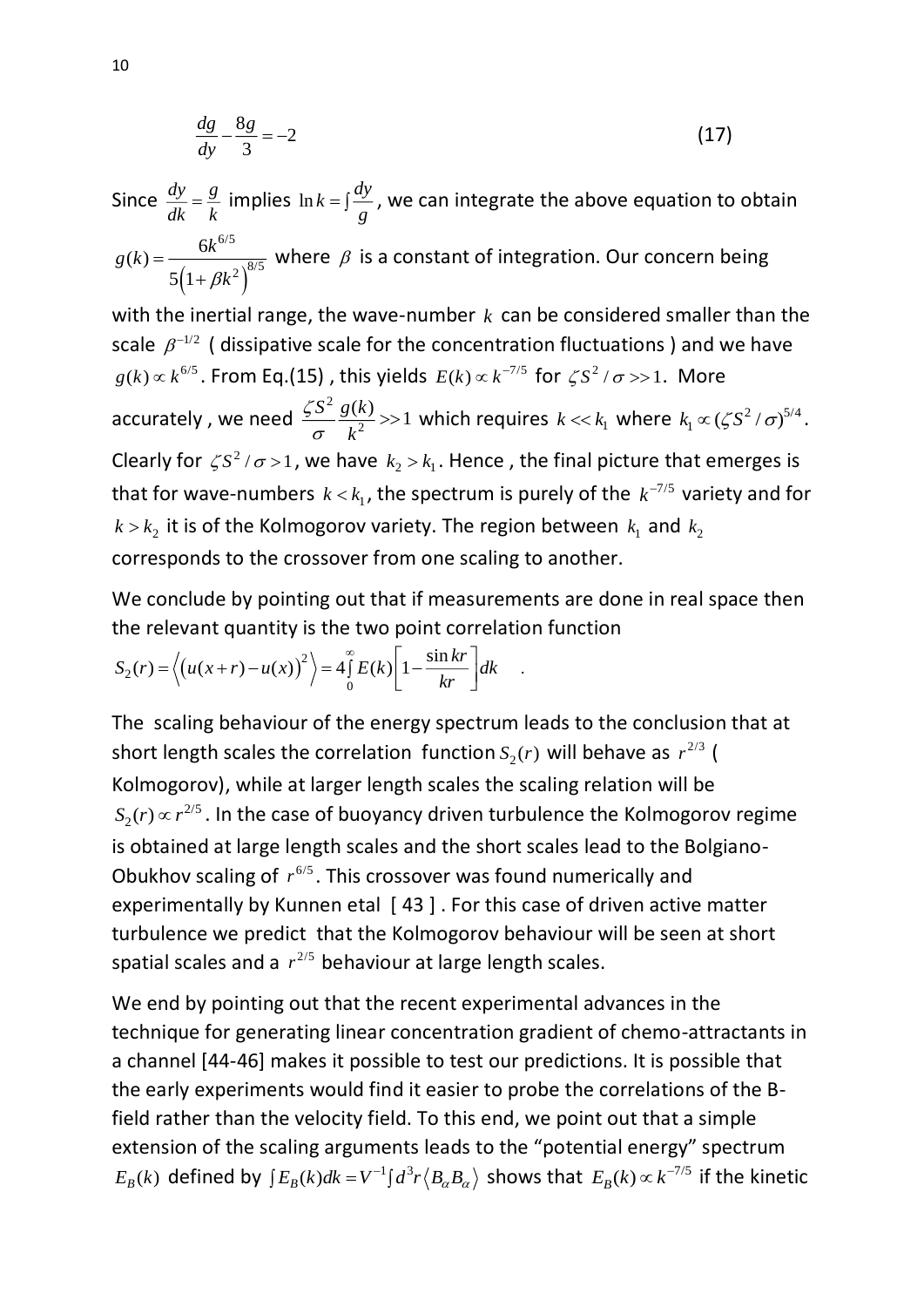energy flux dominates (Kolmogorov) and  $E_B(k) \propto k^{-9/5}$  if the bacterial gradient flux dominates. The crossover is now reversed. It is Kolmogorov mechanism at the higher wave- numbers. In real space the two point function goes as  $r^{2/5}$  at shorter scales crossing over to  $r^{4/5}$  at larger scales.

## REFERENCES

- 1. D.Saintillan and M. Shelley, "Active suspensions and their nonlinear models" Comptes Rendus Physique **14** 497 (2013)
- 2. V.Bratanov, F.Jenko and E.Frey " New class of turbulence in active fluids"

Proc. Natl. Acad. Sci. USA **112** 15048 (2015)

- 3. G.Gomper et al " The 2020 motile active matter road-map" J Phys Condensed Matter **32** 193001 (2020)
- 4. M.Bourgoin, R.Kervil, C. Cotlin-Bizonne, F.Raynal, R.Volk and C.Ybert, " Kolmogorov active turbulence of a sparse assembly of interacting Marangoni surfers" Phys Rev X 10021065 (2020)
- 5. R.Mandal, P.J.Bhuyan, P.Chaudhuri,C.DasGupta and M.Rao " Extreme active matter at high densities " Nat. Comm. **11** 2581 (2020)
- 6. S.P.Thampi and J. Yeomans, " Active turbulence in active nematics" Eur.Phys.J Special Topics **225** 651 (2016)
- 7. J.Urzay, A.Doosmohammadi and J.M.Yeomans, Multiscale statistics of turbulence motorized by active matter , J. Fluid Mech. **822** 762 (2017)
- 8. A.Doostmohammadi, J.Ignes-Mullol, J.M.Yeomans and F.Sagnes "Active Nematics" Nature Comm. **9** 3246 (2018)
- 9. 9. R.A.Simha and S.Ramaswamy, " Hydrodynamic fluctuations and instabilities in ordered suspensions of self-propelled particles" Phys. Rev. Lett. **89** 058101 (2002)
- 10.R.Voituriez, J.F.Joanny and J. Prost " Spontaneous flow transitions in active polar gels " Europhys. Lett. **70** 404 (2005)
- 11.H.Wensink et al " Meso-scale turbulence in living fluids" Proc. Natl. Acad. Sci. USA 109 14308 (2012)
- 12.A.Tiribocchi, R.Wittkowski, D.Marenduzzo and M.Cates, " Active Model H: Scalar active matter in a momentum conserving fluid " Phys Rev Lett **115** 188302 (2015)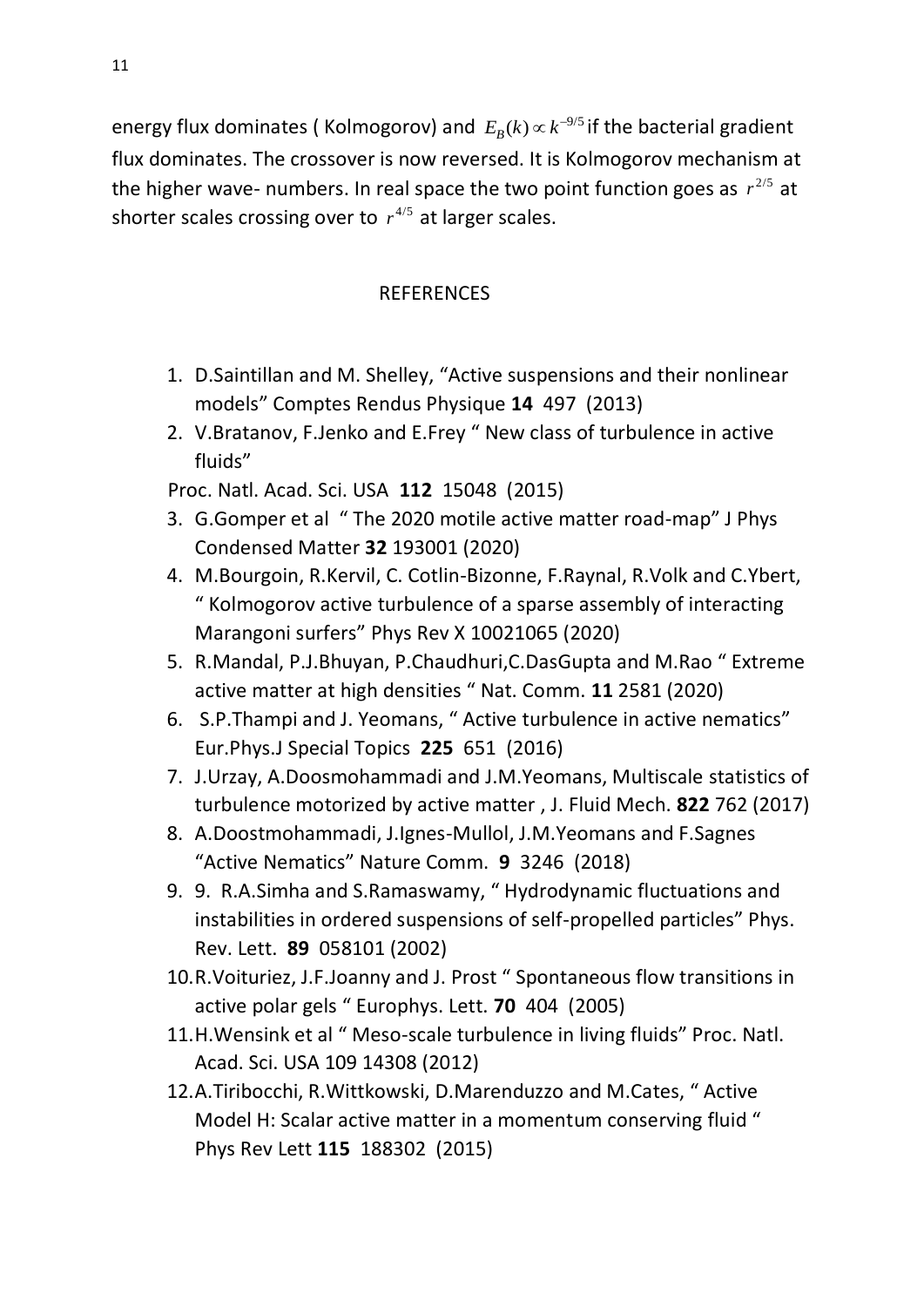- 13.P.C.Hohenberg and B.I.Halperin, "Theory of Dynamic Critical Phenomena" Rev. Mod. Phys. **49** 435 (1977)
- 14.14. E. D. Siggia, B.I.Halperin and P.C. Hohenberg , " Renormalization group treatment of the critical dynamics of the binary liquid and gasliquid transitions " Phys. Rev. B13 2110 (1976)
- 15.L.Ts. Adzhemyan, A.N.Vasiliev, Yu. S. Kabritz and M.V. Kompaniets, " H-model of critical dynamics: Two loop calculation of RG function and critical indices" Theoretical and Mathematical Physics **119** 454 (1999)
- 16.P.Das and J K Bhattacharjee, "Critical viscosity exponent for fluids: Effect of the higher loops" Phys. Rev. **E67** 036103 ( 2003)
- 17.C K Wong, J.A. McLenner, M.Liedenfeld and J.Duffy, "Theory of nonlinear transport in Burnett order" J.Chem Phys. **68** 1563 (1978)
- 18.R.K.Standish and D.J.Evans, Phys. Rev. **A41** 4501 (1990)
- 19.C.DeDominicis and P.C.Martin, " Energy spectra of certain randomly stirred fluids" Phys Rev **A19** 419 (1979)
- 20.V.Yakhot and S A Orszag, "Renormalization Group analysis of turbulence" Phys Rev Lett **57** 1722 (1986)
- 21.V.Yakhot and S.A.Orszag, "Renomalization Group Analysis of Turbulence : Basic Theory" J. of Sci.Comp. **1** 3 (1986)
- 22.M.Smith and W.C. Reynolds, " On the Yakhot-Orszag renormalization group method for deriving turbulence statistics and models " Phys Fluids **A364** (1992)
- 23. R.Alert, J.Casademunt and J.F.Joanny, "Active Turbulence" arXiv: 2104:02122
- 24. E.Fodor, R.L.Jack and M.E.Cates, " Irreversibility and biased ensembles in active matter: Insights from stochastic thermodynamics" arXiv: 2104:06634v1
- 25. S.Mukherjee, R.K.Singh, M. James and S.S.Ray, " Anomalous diffusion and Levy walks distinguish active turbulence" Arxiv: 2105:07872v1
- 26.T.R. Kirkpatrick and J.K.Bhattacharjee, "Driven active matter: Fluctuations and a hydrodynamic instability " Phys. Rev. Fluids **4** 024306 (2019)
- 27. A.Das, J.K.Bhattacharjee and T.R.Kirkpatrick, " Transition to turbulence in driven active matter" Phys. Rev. **E101** 023103 (2020)
- 28.E.N.Lorenz, " Deterministic non-periodic flow" J.Atmos. Sci. **20** 130 (1963)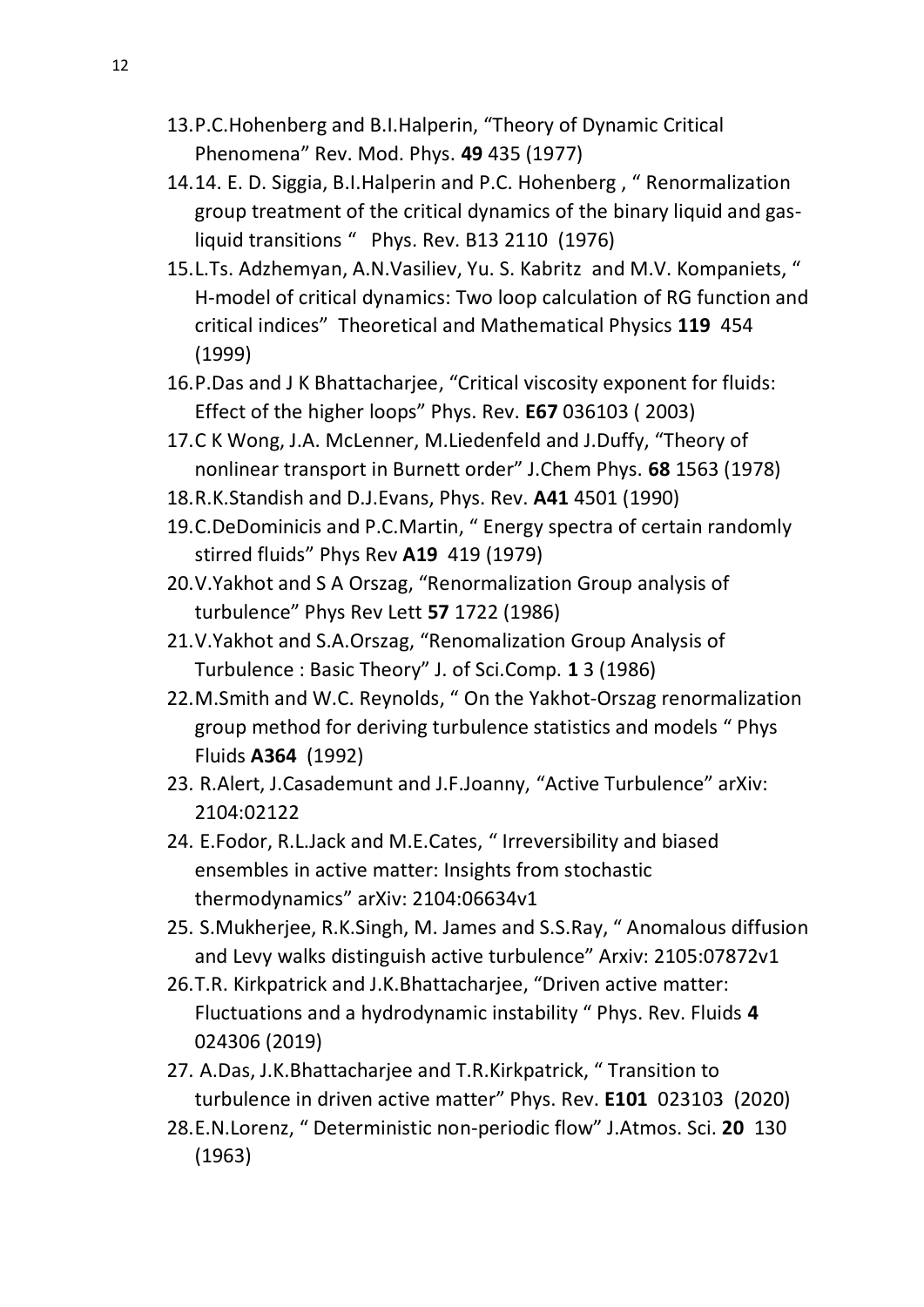- 29.M.J.Feigenbaum,"Quantitative universality for a class of non-linear transformations " J.Stat. Phys. **19** 28 (1978)
- 30.J.Hirsch and D.J.Scalapino,Theory of intermittency" Phys Rev **A25** 519 (1982)
- 31. D.Ruelle and F.Takens, " On the nature of turbulence", Commun.Math.Phys. **20** 167 (1971), **23** 343 (1971)
- 32.M.C.Valsakumar, K.P.N.Murthy and S.Venkadesan, "Time series analysis-a review" in Nonlinear phenomena in material science III, "Solid State Phenomena" Vol 42-43 (1995)
- 33. H.Tennekes and J.M.Lumley "A first course in turbulence", The MIT Press (1972)
- 34.L.D.Landau and E.M.Lifshitz, "Fluid Mechanics : Volume 6 of "A Course in Theoretical Physics' Pergamon Press (1959)
- 35.S.B.Pope, "Turbulent Flows" Cambridge University Press (2000)
- 36.A.N.Kolmogorov, " The local structure of turbulence in incompressible viscous fluids for very large Reynold's number " C.Acad. Sci USSR **30** 301 (1941)
- 37.U.Frisch, "Kolmogorov's theory of Turbulence" Cambridge University Press (1995)
- 38.R.Bolgiano,"Turbulent spectra in stably stratified atmosphere" J.Geophys. Res. **64** 2226 (1959)
- 39.A.M.Obukhov, "On influence of buoyancy forces on the structure of temperature field in a turbulent flow" Dokl.Akad.Nauk. SSSR **125** 1246 (1959)
- 40. W.Heisenberg "Zur Statistichen Theorie das Turbulenz" Z.Phys **124**  628 (1948)
- 41. W.Heisenberg "On the theory of statistical and isotropic turbulence" Proc.Roy. Soc. **A195** 402 (1948)
- 42.S.Chandrasekhar,"On Heisenberg's elementary theory of turbulence" Proc.Roy.Soc. **A195** 402 (1948)
- 43. R.P.J. Kunnren, H.J.H.Clercx, B.J.Geurts, L.J.A.Bokhaven, R.A.D. Akermans and R.Verzico, " Numerical and experimental structure factor scaling in turbulent Rayleigh Benard convection" Phys Rev **E77**  016302 (2008)
- 44. O.C. Amadi et al " A low resistance microfluidic system for creation of stable concentration gradients in a defined 3D microenvironment" Biomed Micodevices **12** 1027-1041 (2010)